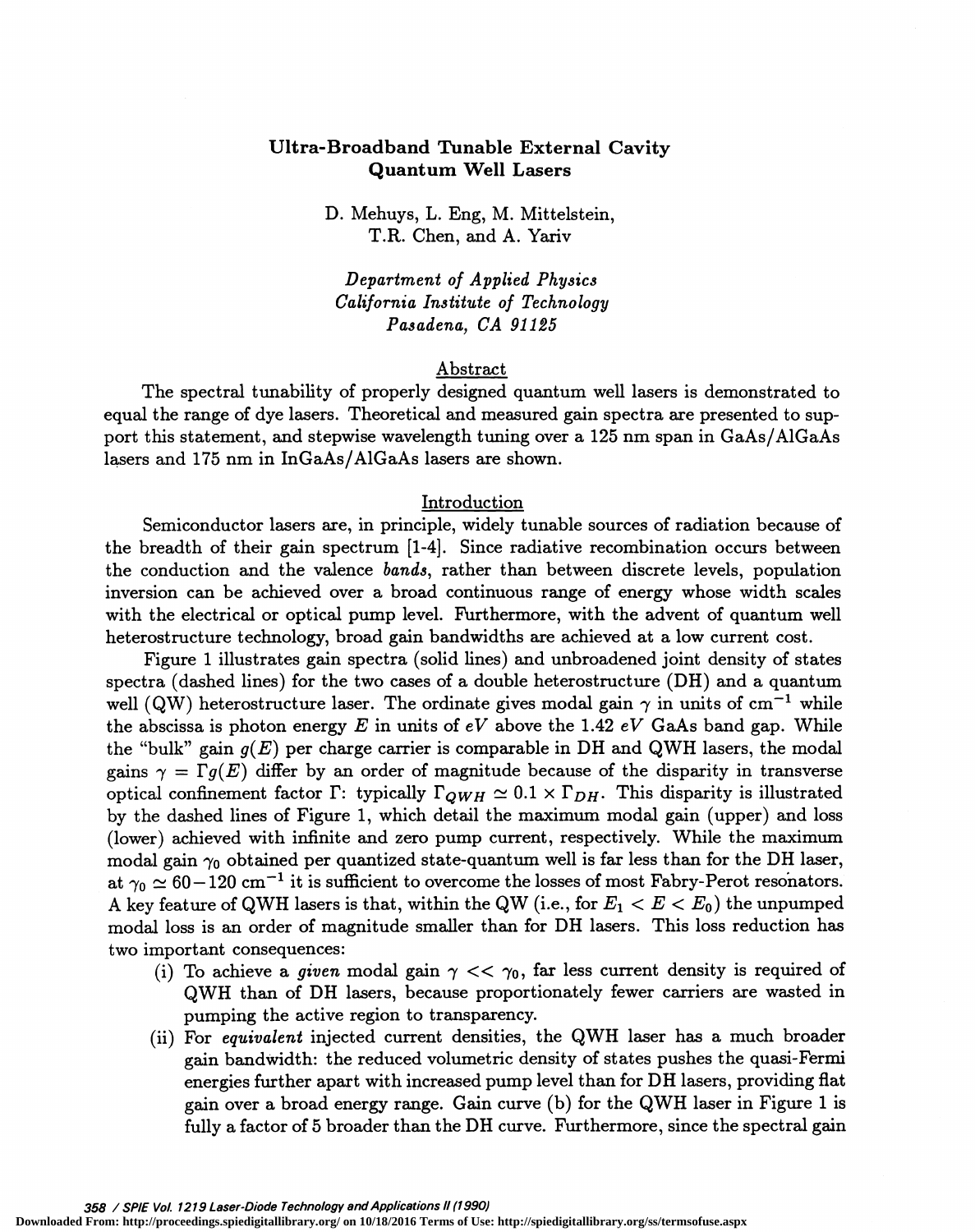between the onset energies  $E_1$  of the  $n = 1$  quantized state and  $E_2$  of the  $n = 2$ quantized state is limited to  $\gamma_0$ , flat gain spectra are obtained at higher pumping levels. This unique property of QWH lasers is exploited for ultra-broadband  $(>100 \text{ nm})$  tunability [5-7].



Figure 1. Gain spectra (solid lines) and density of states (dashed lines) for DII and QWH lasers. Curve (b) for the QWH and the DII gain curve correspond to roughly  $1.5 \text{ kA/cm}^2$  of current pumping. The gain bandwidth of the QWH laser is  $5\times$  as great.

Experiment in  $GaAs/GaAlAs$ <br>The apparatus used in our experiments is shown schematically in Figure 2. The external cavity consists of a collimating lens and a bulk diffraction grating that together image a spectrally resolved, spatially inverted near field back onto the rear facet of a Fabry-Perot semiconductor laser. Only the wavelength of a single longitudinal mode, at  $\lambda = \lambda_0$ , is refocussed onto the transverse waveguide. Thus, the grating provides an enhanced rearfacet reflectivity at  $\lambda = \lambda_0$ , which is manifest as a lower threshold current.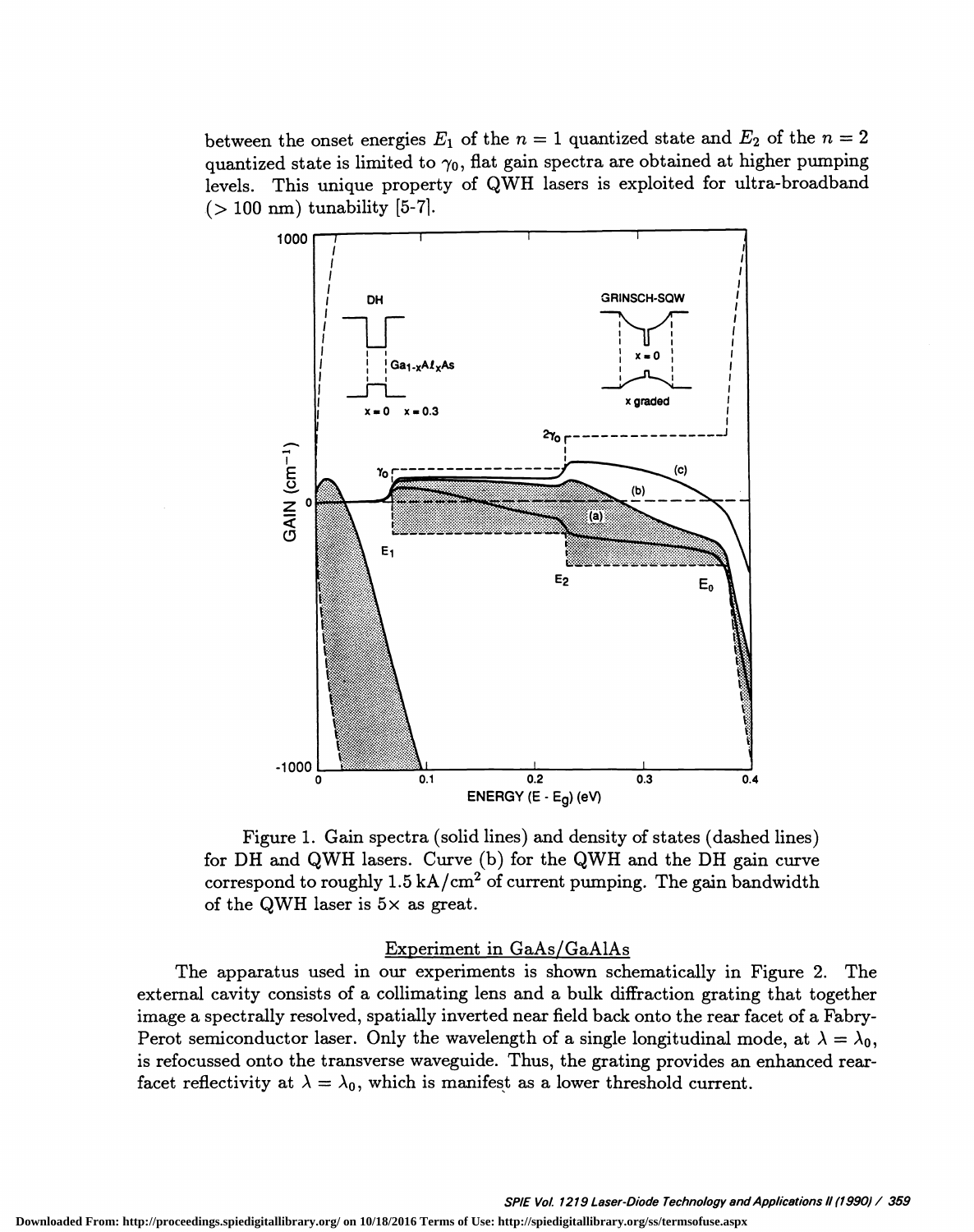

Figure 2. External cavity apparatus.



Figure 3.. Computed gain spectra at increasing pump levels for a single QWH laser. The grating-coupled loss curve intersects the gain spectrum at  $\lambda = \lambda_0$ , giving rise to the threshold current vs. tuned wavelength curve below.

**Downloaded From: http://proceedings.spiedigitallibrary.org/ on 10/18/2016 Terms of Use: http://spiedigitallibrary.org/ss/termsofuse.aspx**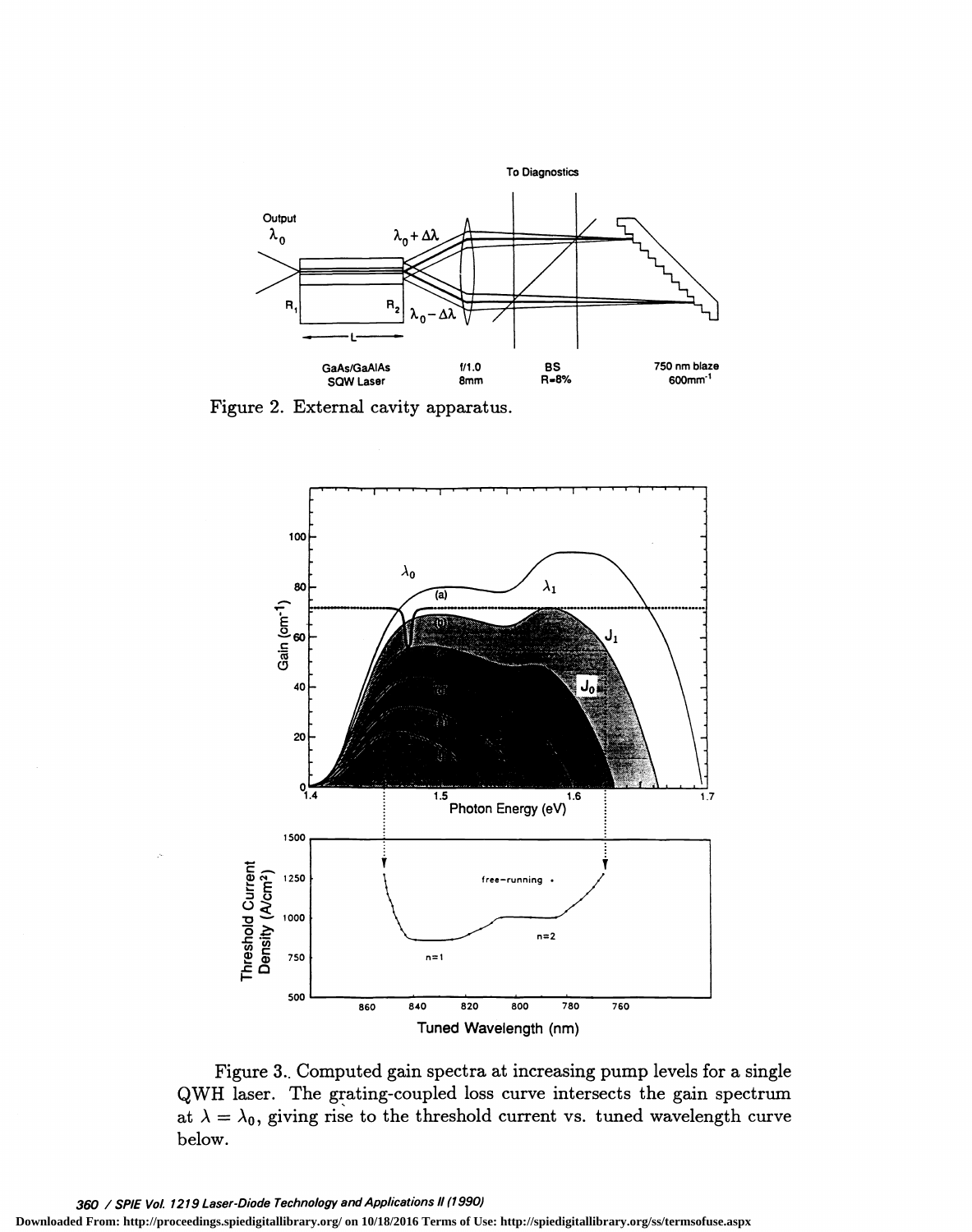The schematic dependence on photon energy of the grating-coupled external resonator loss is shown in Figure 3, superimposed on a detailed numerical calculation of the QWH laser gain (parameterized by pump current) near the onset of  $n = 2$  lasing. With the grating blocked, the loss curve intersects the gain curve (b) (corresponding to current density  $J_1$ ) at a wavelength  $\lambda = \lambda_1$ . The local maximum exhibited by the gain at the short wavelength  $\lambda = \lambda_1$  is due to the onset of  $n = 2$  quantized state contributions at elevated pump levels. With the grating coupled to the Fabry-Perot resonator, the loss level is reduced at the retroreflected wavelength  $\lambda_0$ , because of constructive interference of the reflection from the external cavity with the regular rear-facet reflection. As a result, the loss curve intersects a different gain spectrum, curve (c), which is consistent with a lower curent density  $J_0 < J_1$ . In general, the threshold current in tuned operation is a function of photon energy; it has been estimated theoretically and is shown in the lower half of Figure 3. Note that the curve is skewed so that the lowest threshold currents appear on the long-wavelength side of the spectrum.

From Figure 3 it is evident that a minimum variation in threshold curent density over the tuned energy range can be achieved by designing the resonator losses so as to intersect a flattened gain spectrum. One such spectrum is shown in curve (b), where contributions from just above both the  $n = 1$  and  $n = 2$  electron-heavy hole (solid lines) and electronlight hole (dashed lines) quantized state transitions are of nearly equal height. As the QW is narrowed, the energy separation of these two peaks increases, leading to a broader tuning range. For a 60 AQW, the tuning range is predicted to exceed 100 nm.



Figure 4. Measured ASE spectra of a narow QW (60  $\AA$ ) GaAs/AlGaAs stripe laser.

The qualitative features of the gain spectra of Figure 3 were verified by observation of the spectrally resolved amplified spontaneous emission (ASE) of GaAs/GaA1As lasers. Figure 4 illustrates the measured ASE spectrum at various current levels below threshold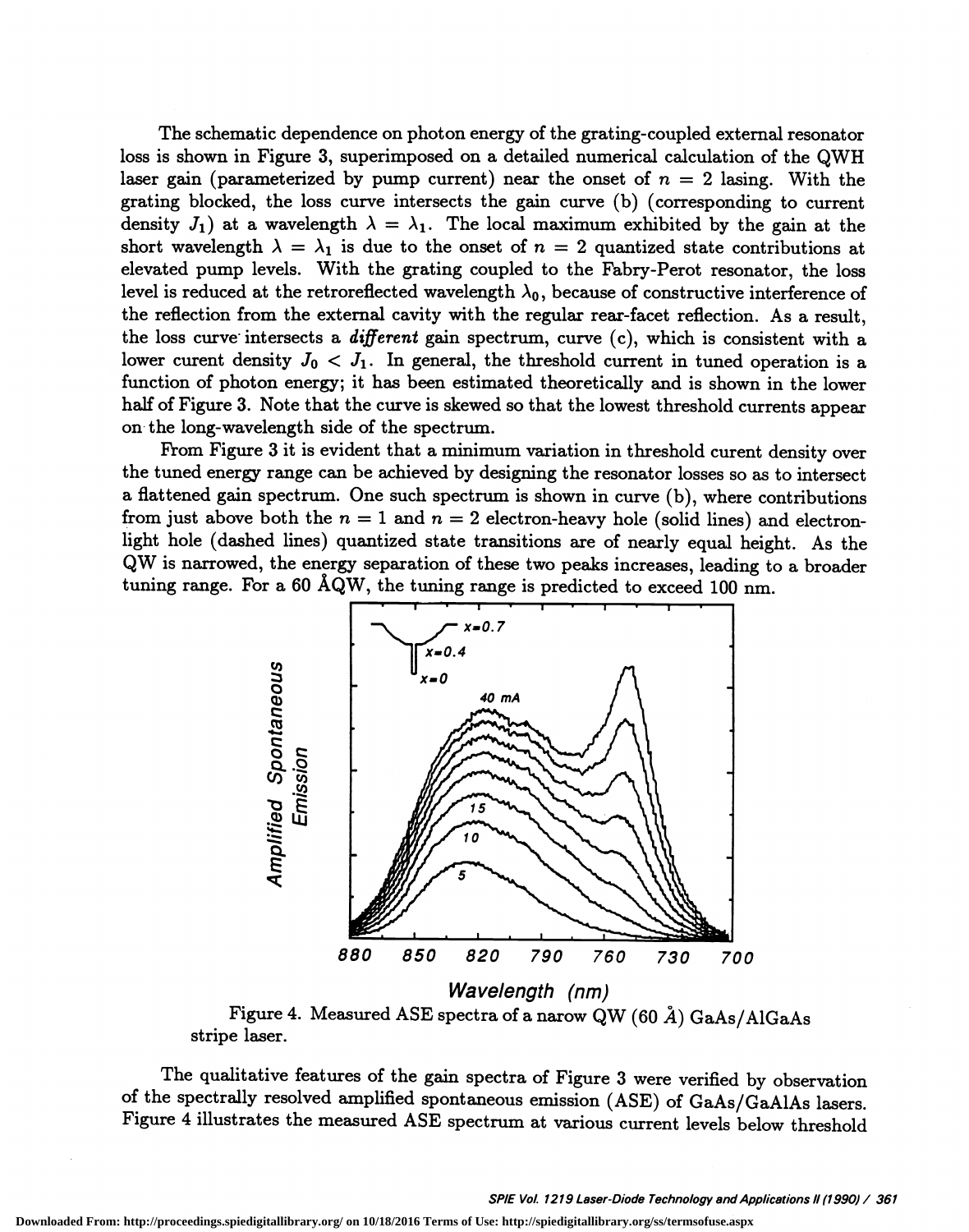for a short  $(L = 120 \mu m)$ , narrow stripe  $(W = 10 \mu m)$  laser. The transverse structure consisted of a 60 ÅGaAs QW embedded in a graded  $(x = 0.4 \rightarrow 0.7)Al_xGa_{1-x}$ As separate confinement heterostructure. The emergence of a second peak at short wavelength,  $\lambda \simeq$ 750 $nm$ , with increased pumping signifies participation of the  $n = 2$  transition.

For the tuning experiments, lasers were either cleaved short or had antireflection coatings applied in order to achieve the elevated loss level required to access the flattened gain spectrum. The lasers were then coupled to the external cavity: the grating was tuned to successive longitudinal modes of the Fabry-Perot resonator, and the threshold current measured as a function of tuned wavelength. Figure 5 shows the measured tuning characteristic of the same 120  $\mu$ m-long stripe laser used for the ASE measurements. The 125 nm span, measured under low duty-cycle pulsed conditions, represents a 15.7% tuning range about the center wavelength of  $\simeq 800$  nm. Allowing for current spreading, each 25 mA of current corresponds to approximately 1  $kA/cm<sup>2</sup>$  of injected current density. While these current densities are relatively high, they are not high enough to prohibit CW operation.





Figure 6 shows the tuning characteristic of an antireflection-coated buried heterostructure laser operated with pulsed current (solid line) and with direct current (dashed line). For CW operation, the laser was mounted p-side up onto a copper heat sink, and watercooled to maintain near room-temperature operation. As is evident from the plot, the CW characteristic reproduces 95% of the 95 nm pulsed characteristic, with only slightly higher threshold currents. Furthermore, high-resolution spectroscopy of the laser output with a scanning Fabry-Perot interferometer revealed the CW linewidth to be less than the 7.5 MHz resolution limit of the instrument.

**Downloaded From: http://proceedings.spiedigitallibrary.org/ on 10/18/2016 Terms of Use: http://spiedigitallibrary.org/ss/termsofuse.aspx**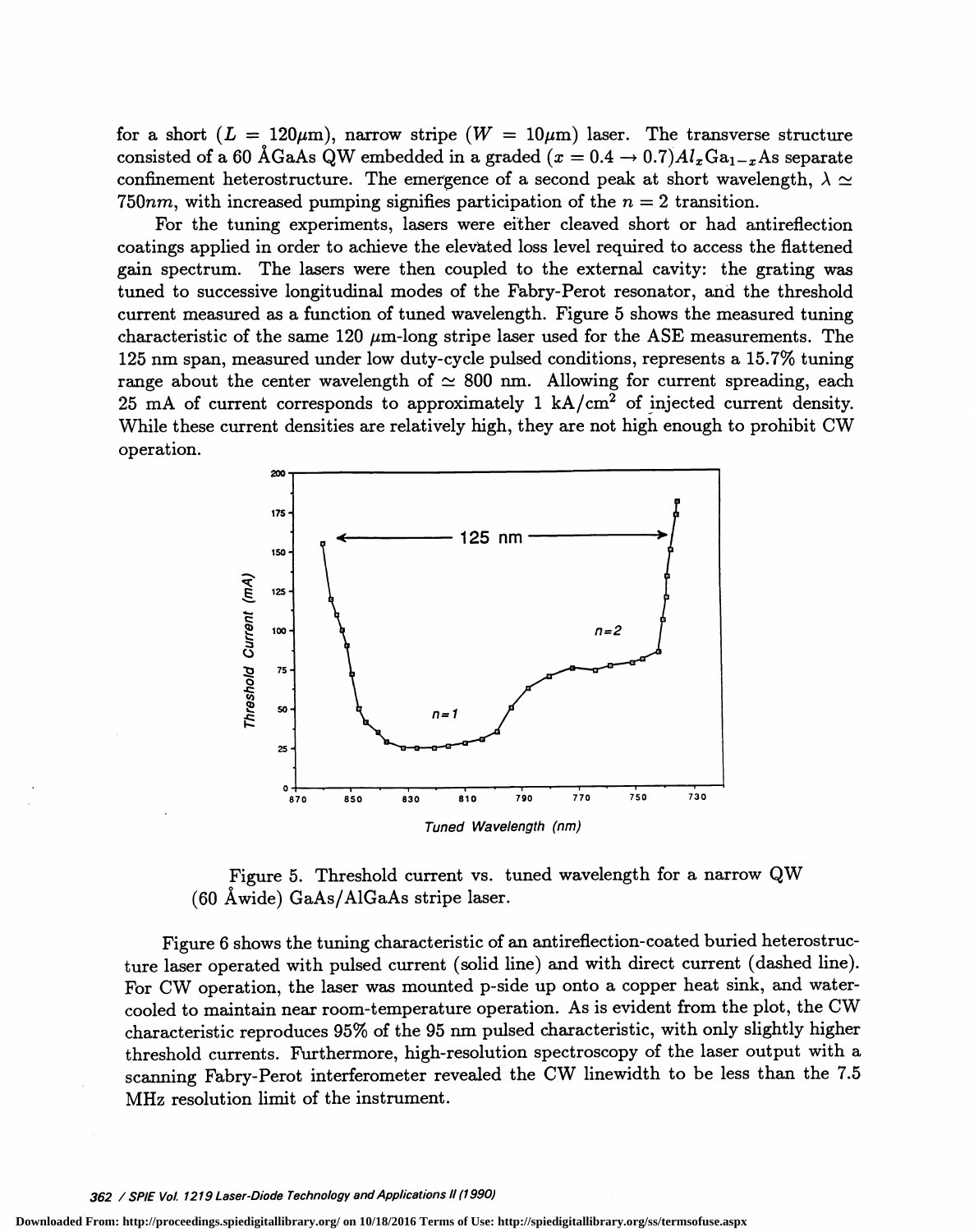

WAVELENGTH (nm)

Figure 6. CW and pulsed tuning characteristics of single-mode BH lasers.

### Experiment in InGaAs/AlGaAs

Tunable semiconductor laser sources are potential rivals to dye lasers provided that (i) reasonably high power can be attained with good spatial and temporal coherence properties, and (ii) the center wavelength can be varied. Changing the center wavelength via modification of the composition of the active layer heterostructrue is an effective way to realize strong wavelength shifts, and is analagous to changing the dye in dye lasers. For example, lasers with GaInP active regions lase at  $\lambda \simeq 680$  nm, while those with InGaAsP active regions lase up to  $\lambda \simeq 1650$  nm. In this section, our efforts to tune InGaAs/AlGaAs QWH lasers in the near-1  $\mu$ m range are reported. Such lasers have potentially important optoelectronic applications since the lasing wavelength, being slightly longer than that of GaAs/AlGaAs structures, see transparent GaAs substrates.

Unlike GaAs/AlGaAs QWH lasers, InGaAs/AlGaAs lasers are not lattice-matched.<br>If the active region thickness does not exceed a critical value (which depends upon the In content of the layer), then the lattice mismatch is accomodated by strain in the QW, causing the InGaAs to undergo biaxial compression [8]. In principle, broadband tunability depends only upon QWH physics, not on the material system, and should therefore be possible in material systems other than AlGaAs. In practice, however, the difficulty in growing non-lattice-matched material of good crystalline quality, and the increased participation of non-radiative recombination processes (such as Auger) at wavelengths longer than  $\simeq 1\mu$ m imply that extension to other material systems is not certain.<br>Recently, however, high-quality QWH lasers in InGaAs/AlGaAs have been grown by

MBE and MOCVD. Threshold current densities as low as  $\simeq 115$  A/cm<sup>2</sup> have led to sub-<br>milliampere threshold currents for coated buried heterostructure lasers [9] and high power (3 W) gain-guided laser arrays [10]. Subsequently, tuning experiments were conducted with 10- $\mu$ m-wide oxide-isolated stripe lasers of various lengths fabricated from the same material. Figure 7 shows the threshold current as a function of tuned wavelength for<br>a strained  $In_{0.2}Ga_{0.8}As/AlGaAs$  laser (MBE 912) of length  $L = 265 \mu m$ , as compared<br>with the unstrained GaAs/AlGaAs laser (MBE 881) of Fig  $\approx 175\mu$ m (centered near 920 nm) niceley complements the 125 nm span of the GaAs device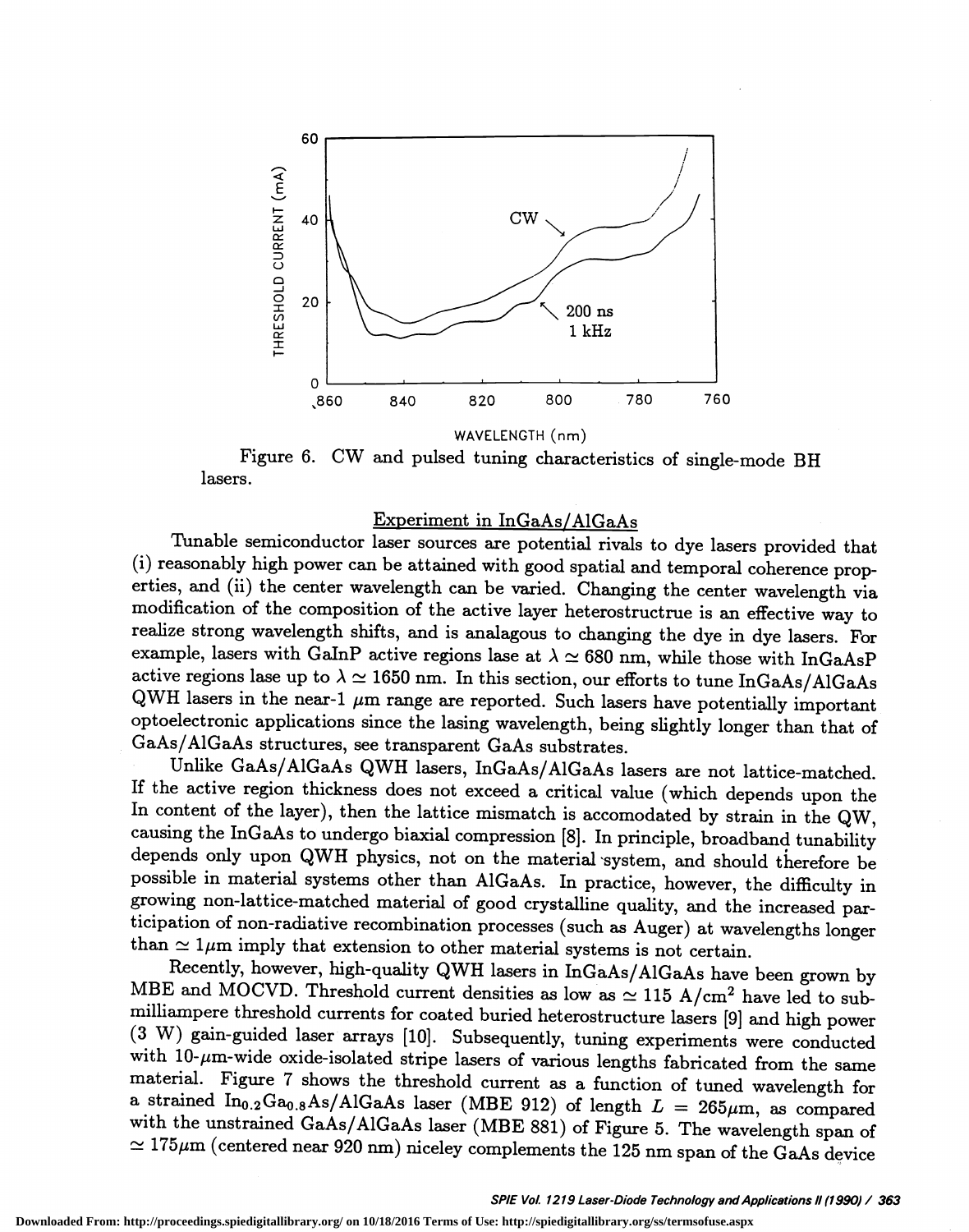(centered near 800 nm), so that together nearly 300 nm in the near infrared is accessed. In addition, the threshold current densities required for the two material systems are comparable.



Figure 7. Tuning characteristics of 10  $\mu$ m stripe InGaAs/AlGaAs lasers (MBE 912) vs. GaAs/A1GaAs lasers (MBE 881).

# **Conclusions**

In conclusion, we have demonstrated stepwise tuning of Fabry-Perot single QWH semiconductor lasers over ranges approaching those of dye lasers. Uncoated GaAs/AlGaAs stripe lasers have been tuned over 125 nm under pulsed operation. Similar tuning of antireflection-coated buried heterostructure lasers over 95 nm under both pulsed and CW operation reveals only a minor increase in threshold in the latter case. Uncoated In-GaAs/A1GaAs stripe lasers have been tuned over 175 nm under pulsed operation. The tuning curves for these strained-layer devices are characterized by a greater variation in threshold current over the ultra-broad tuning range when compared with their unstrained counterparts.

# References

- [1] J.E. Epler, N. Holonyak, Jr., R.D. Burnham, C. Lindstrom, W. Streifer, and T.L. Paoli, "Broadband tuning ( $\Delta E \simeq 100$  meV) of  $\text{Al}_x\text{Ga}_{1-x}$  As quantum well heterostructure lasers with an external grating," Appl. Phys. Lett. 43, 740-742 (1983).
- [2] J.E. Epler, G.S. Jackson, N. Holonyak, Jr., R.L. Thornton, R.D. Burnham, and T.L. Paoli, "Broadband operation of coupled-stripe multiple quantum well A1GaAs laser diodes," Appl. Phys. Lett. 47, 779-780 (1985).
- [3] R. Wyatt, K.H. Cameron, and M.R. Matthews, "Tunable narrow line external cavity lasers for coherent optical systems,"  $Brit.$  Telecom. Tech. J. 3, 5-12 (1985).

**Downloaded From: http://proceedings.spiedigitallibrary.org/ on 10/18/2016 Terms of Use: http://spiedigitallibrary.org/ss/termsofuse.aspx**